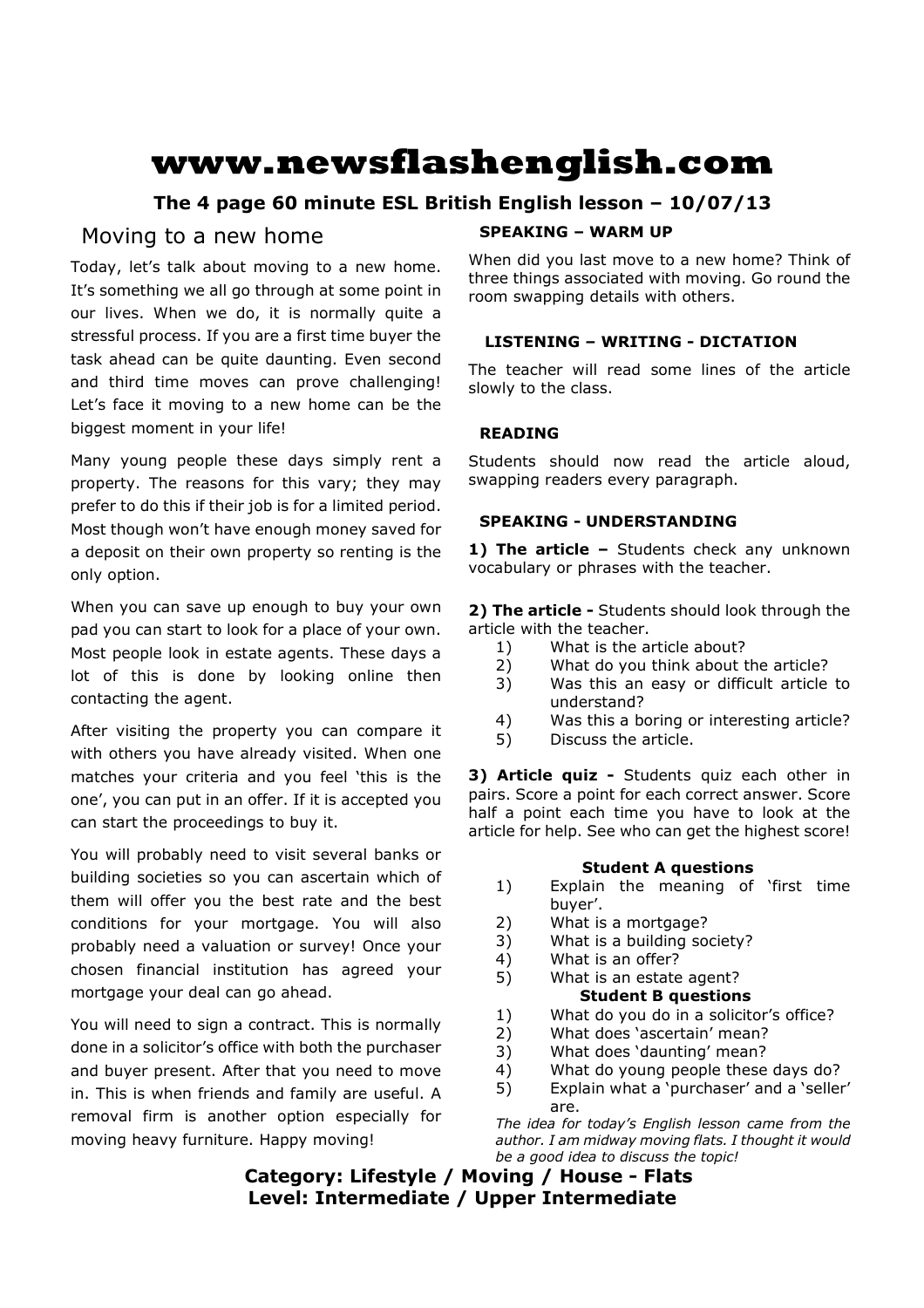#### **WRITING / SPEAKING**

you can to do with **'moving to a new home***'***.** *One-two minutes.* Compare with other teams. Using your words compile a short dialogue interview is about: *Moving to a new home.* together.

#### **WRITING / SPEAKING**

*In pairs* – Think of three things you need to do when looking at property. Add three types of loan. Write them below. Talk about them!

**Add** three things you need to do when you have chosen your property and when moving to it!

*The teacher will choose some pairs to discuss their findings in front of the class.* 

#### **SPEAKING - DEBATE**

*As a class –* Discuss how the economic crisis of 2008 has affected the property market in your region and around the world. *5 mins.*

#### **SPEAKING - DEBATE**

*In pairs –* Student A needs to obtain a mortgage. Student B is a bank-teller selling mortgages in a bank. *5 mins.* 

#### **DISCUSSION**

#### **Student A questions**

- 1) Did the headline make you want to read the article?
- 2) Do you rent a property? Explain.
- 3) How many times have you moved in your life?
- 4) What is your dream property?
- 5) What makes an ideal property?
- 6) Do banks offer good deals in your country? Explain.
- 7) Which bank currently offers the best mortgage deal?
- 8) Did you find it hard to get on the property ladder?
- 9) Are property prices going up in your country? Explain.
- 10) Has this been a difficult lesson in English for you to understand?

#### **SPEAKING – ROLEPLAY 1**

In pairs. On the board write as many words as In groups. One of you is the interviewer. The others are one of the following people. You are in the *Discussion FM* radio studio. Today's

- 1) An estate agent.
- 2) A mortgage broker.
- 3) A first time buyer.
- 4) Someone who rents a flat.

*The teacher will choose some groups to roleplay their interview in front of the class.* 

#### **SPEAKING - DEBATE**

*In pairs –* Student A is an estate agent. Student B is a potential buyer. You wish to buy or rent a flat. You have seen several but you need advice. *5 mins.*

#### **SPEAKING - GAME**

*As a class – "*I moved house recently and I took with me…" Repeat the previous suggestions. You are eliminated if you forget one of the previous suggestions! *5 mins.*

#### **SPEAKING - DISCUSSION**

*Allow 10 minutes* – *As a class.* 

*Discuss the following…* 

The state of the property market in your country

*The teacher can moderate the session.* 

#### **DISCUSSION**

#### **Student B questions**

- 1) In your country do you need to get a survey or valuation done when you buy a property?
- 2) Do you use the internet to search for properties?
- 3) Is it hard to purchase a property in your country?
- 4) Are friends and family useful when buying a property?
- 5) Do you prefer to rent or buy?
- 6) Did you use a removal firm when you last moved house?
- 7) Are solicitors and estate agent fees expensive? Explain.
- 8) Have you learnt anything in today's lesson?
- 9) Did you like this discussion?

Find similar lessons at http://www.NewsFlashEnglish.com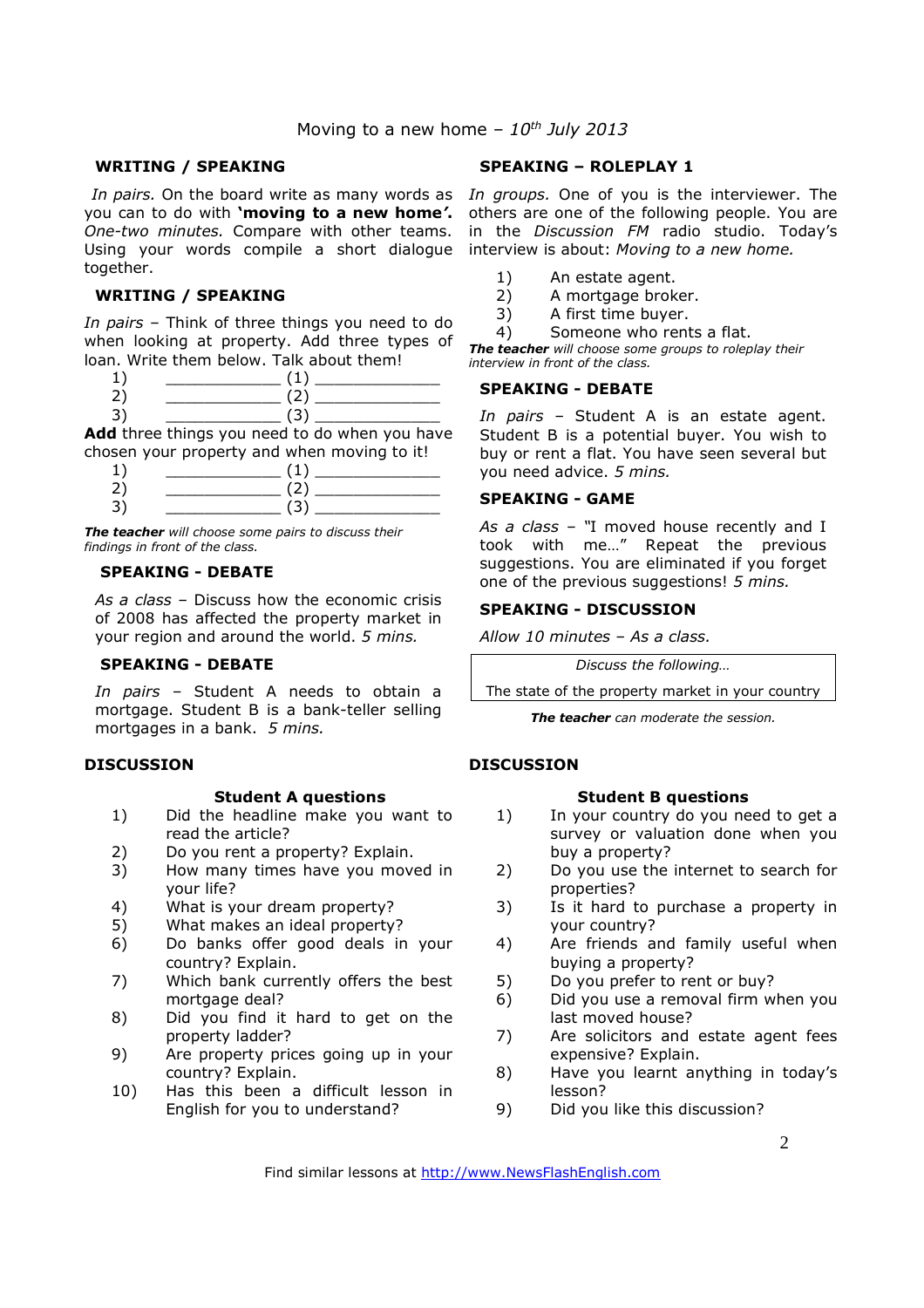#### **GAP FILL: READING GAP FILL: GRAMMAR**

#### **Moving to a new home**

Today, let's talk about moving to a new home. It's something we all go through at some point in our lives. When we do, it is  $(1)$  quite a stressful process. If you are a first time buyer the (2)\_\_ ahead can be quite daunting. Even second and third time moves can prove challenging! Let's face it moving to a new home can be the biggest (3) in your life!

Many young people these days simply rent a property. The reasons for this vary; they may prefer to do this if their job is for a limited period. Most though won't have enough money saved for a deposit on their own (4) so renting is the only option.

When you can save up  $(5)$  to buy your own  $(6)$ you can start to look for a place of your own. Most people look in estate agents. These days a lot of this is done by looking  $(7)$  then contacting the  $(8)$ .

#### *online / normally / property / agent / enough / moment / task / pad*

After visiting the property you can compare it with others you have already visited. When one matches your (1) and you feel 'this is the one', you can put in an offer. If it is accepted you can start the proceedings to buy it.

You will probably need to visit several banks or building societies so you can ascertain which of them will offer you the best rate and the best conditions for your mortgage. You will also probably need a valuation or survey! Once your chosen (2) has agreed your  $(3)$  your  $(4)$  can go ahead.

You will need to sign a (5)\_\_\_. This is normally done in a (6)\_\_'s office with both the purchaser and buyer present. After that you need to move in. This is when friends and family are  $(7)$ . A removal firm is another (8) especially for moving heavy furniture. Happy moving!

#### *option / deal / solicitor / financial institution / useful / mortgage / criteria / contract*

#### **Moving to a new home**

Today, let's talk about moving to a new home. It's something we all go through at  $(1)$  point in our lives. When we do, it is normally quite a stressful process. If you are a first time buyer the task ahead can be quite daunting.  $(2)$  second and third time moves can prove challenging! Let's face it moving to a new home can be the biggest moment in (3) life!

(4)\_\_ young people these days simply rent a property. The reasons for this vary; they may prefer to do this if their job is for a limited period. (5)\_\_ though won't have enough money saved for a deposit on their own property so renting is the only option.

(6)\_\_ you can save up enough to buy your own pad you can start to look for a place of your own. Most people look in estate agents. (7)\_\_ days a lot of this is done by looking online (8)\_\_ contacting the agent.

#### *these / even / when / many / then / some / most / your*

After visiting the property you can compare it with others you have already visited. When one matches your criteria and you feel 'this is  $(1)$  one', you can put in an offer. (2) it is accepted you can start the proceedings to buy it.

You will probably need to visit several banks (3)\_ building societies (4)\_ you can ascertain which of them will offer  $(5)$  the best rate  $(6)$  the best conditions for your mortgage. You will also probably need a valuation or survey! Once your chosen financial institution has agreed your mortgage your deal can go ahead.

You will need to sign a contract. This is normally done (7)\_\_ a solicitor's office with both the purchaser and buyer present. After that you need to move in. This is when friends and family are useful. A removal firm is another option especially  $(8)$ moving heavy furniture. Happy moving!

#### *or / if / so / in / you / for / and / the*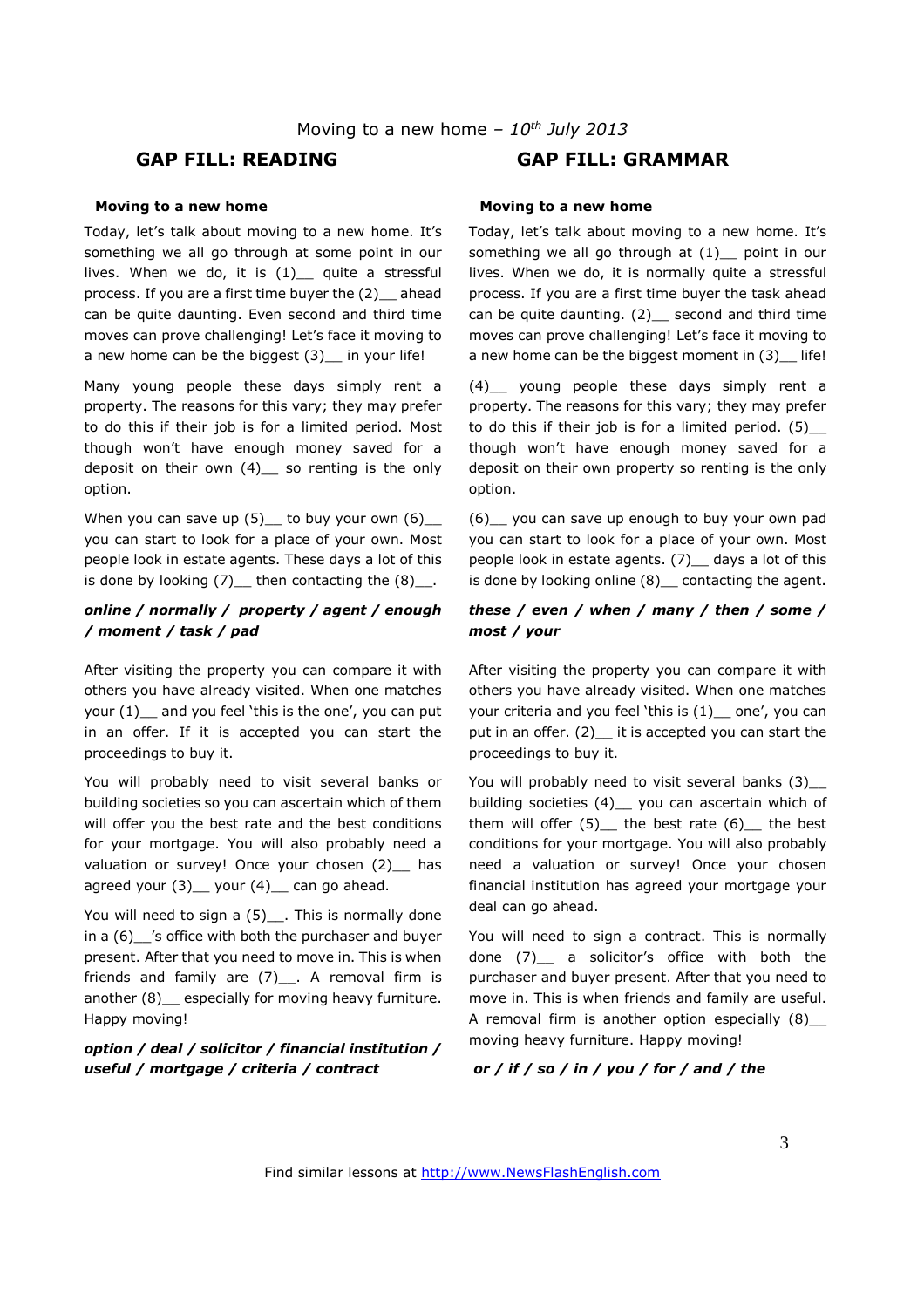#### **GAP FILL: LISTENING WRITING/SPELLING**

#### **Moving to a new home**

\_\_\_\_\_\_\_\_\_\_\_\_\_\_\_\_\_\_.

Today, let's talk about It's something we all go through at some point in our lives. When we do, it is normally quite a stressful process. If you are a \_\_\_\_\_\_\_\_\_\_\_\_\_\_\_\_\_\_\_\_ task ahead can be quite daunting. Even second and third time moves can prove challenging! Let's face it moving to a new home can be the your life!

Many young people these days simply rent a property. The reasons for this vary; they may prefer to do this if their job is for a limited period. Most though won't have enough money saved for a deposit on their own property so renting

When you can save up enough to buy your own pad you can start to look for a place of your own. Most people look in estate agents. These days a lot of this is done by looking online then \_\_\_\_\_\_\_\_\_\_\_\_\_\_\_\_\_\_\_\_.

After visiting the property you can compare it with others you have already visited. When one matches your criteria and you feel '\_\_\_\_\_\_\_\_\_\_\_\_\_\_\_\_\_', you can put in an offer. If it is accepted you can start the proceedings to buy it.

\_\_\_\_\_\_\_\_\_\_\_\_\_\_\_\_\_\_\_\_\_\_ to visit several banks or building societies so you can ascertain which of them will offer you the best rate and the best conditions for your mortgage. You will also probably need a valuation or survey! Once your has agreed your mortgage your deal can go ahead.

You will need \_\_\_\_\_\_\_\_\_\_\_\_\_\_\_\_\_\_. This is normally done in a solicitor's office with both the purchaser and buyer present. After that you need to move in. This is when friends and family are useful. A removal firm is another option especially for . Happy moving!

#### **www.newsflashenglish.com**

**Copyright D.J. Robinson 2013 (V1)** 

#### **WRITING / SPEAKING**

**1) On the board -** *In pairs,* list ten things you need to do when buying a property. *One-two minutes. Talk about each of them*.

**2) Sentence starters -** Finish these sentence starters. Correct your mistakes. Compare what other people have written.

- 1) Moving flats \_\_\_\_\_\_\_\_\_\_\_\_\_\_\_\_\_\_\_\_\_\_
- 2) Renting
- 3) Getting a mortgage \_\_\_\_\_\_

**3) Homework -** Write and send a 200 word email to your teacher about: *Moving to a new home.* Your email can be read out in class.

#### **GAP FILL READING**

**ANSWERS** 

- 1) normally<br>2) task 2) task 3) moment 4) property 5) pad 6) enough 7) online
- 8) agent

#### **SPELLING**

The teacher will ask the class individually to spell the following words that are in the article. Afterwards check your answers.

- 1) through 2) stressful 3) process
- 4) daunting
- 5) challenging
- 6) property 7) vary
- 8) though
- 9) option
- 10) pad
- 1) criteria<br>2) financial financial
	- institution
- 3) mortgage
- 4) deal
- 5) contract
- 6) solicitor
- 7) useful
- 8) option
- **SPELLING**

Use the following ratings: **Pass = 12** 

**Good = 15** 

# **Very good = 18**

- **Excellent = 20** 
	- 11) these
	- 12) criteria 13) proceedings
	- 14) probably
	- 15) normally
	- 16) conditions
	- 17) once
	- 18) mortgage
	- 19) solicitor
	- 20) especially

4

Find similar lessons at http://www.NewsFlashEnglish.com